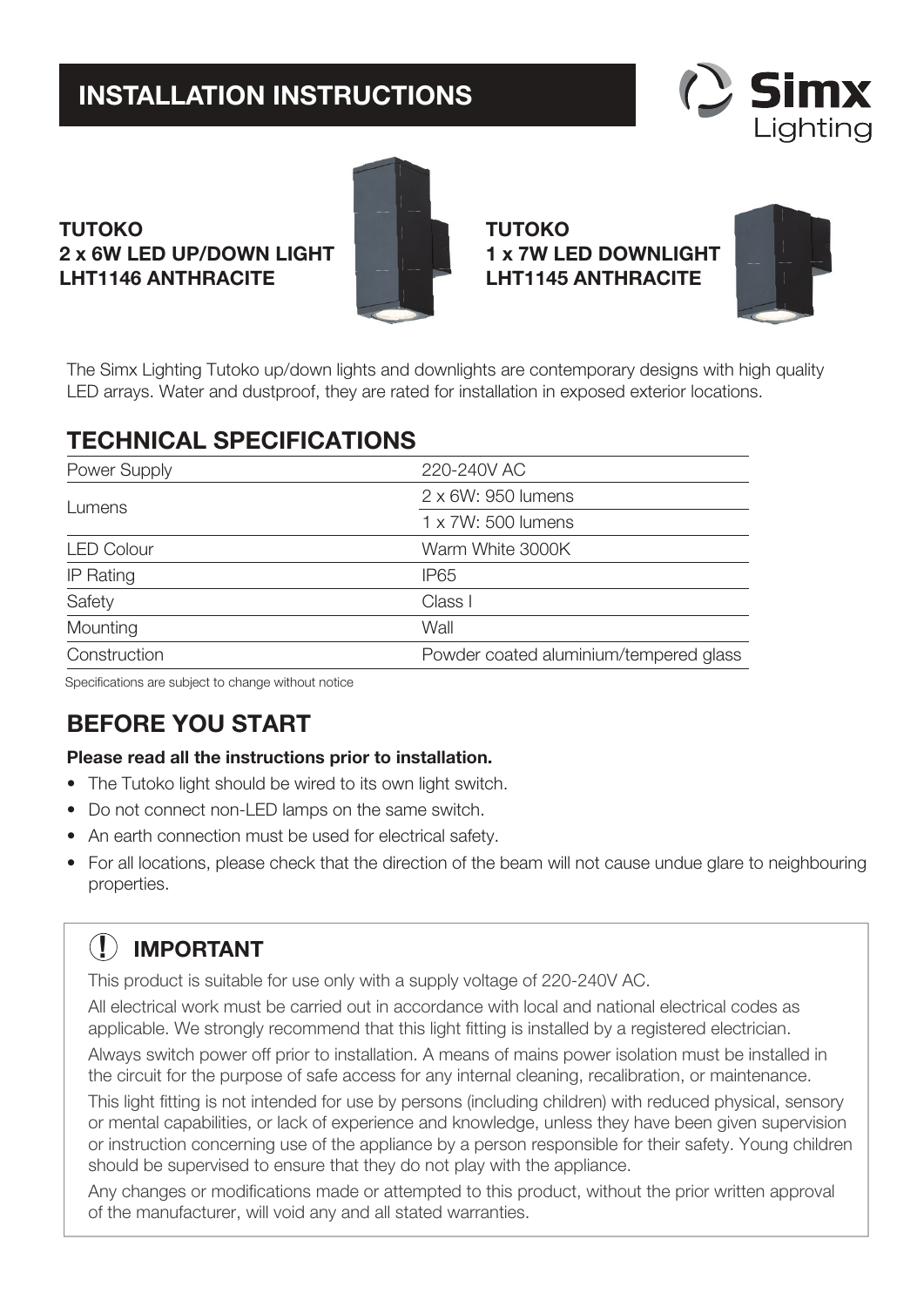### **INSTALLATION**



We strongly recommend this light fitting is installed by a registered electrician. This guide can be used to install both models listed in this manual. **IMPORTANT: When installing the rear mounting base, always ensure that the power entry is at the bottom.**



**1**Switch off the power supply before commencing any electrical work.





Unscrew the fixing cover screws and remove the rear **3** Use the rear base to mark the position of screw holes onto the mounting base. orientation. Power entry hole should be at the bottom.



- 
- **4** Drill the wall to depth of about 40mm and fit the wall plugs (supplied). Care should be taken to avoid drilling or screwing into concealed electrical wiring/plumbing.



**5** Push the power supply through the cable gland. Affix the rear base firmly to the mounting surface with mounting wall screws supplied. To maintain the IP rating, a round 3 core 0.75mm² (min) cable should be used.



**6**Connect the power cables to the terminal block securely using the wiring diagram in Step 7.



**7**



Terminate the power supply cable. **Ensure cables are not pinched when closing the unit. 9** Reconnect mains power and test circuit.